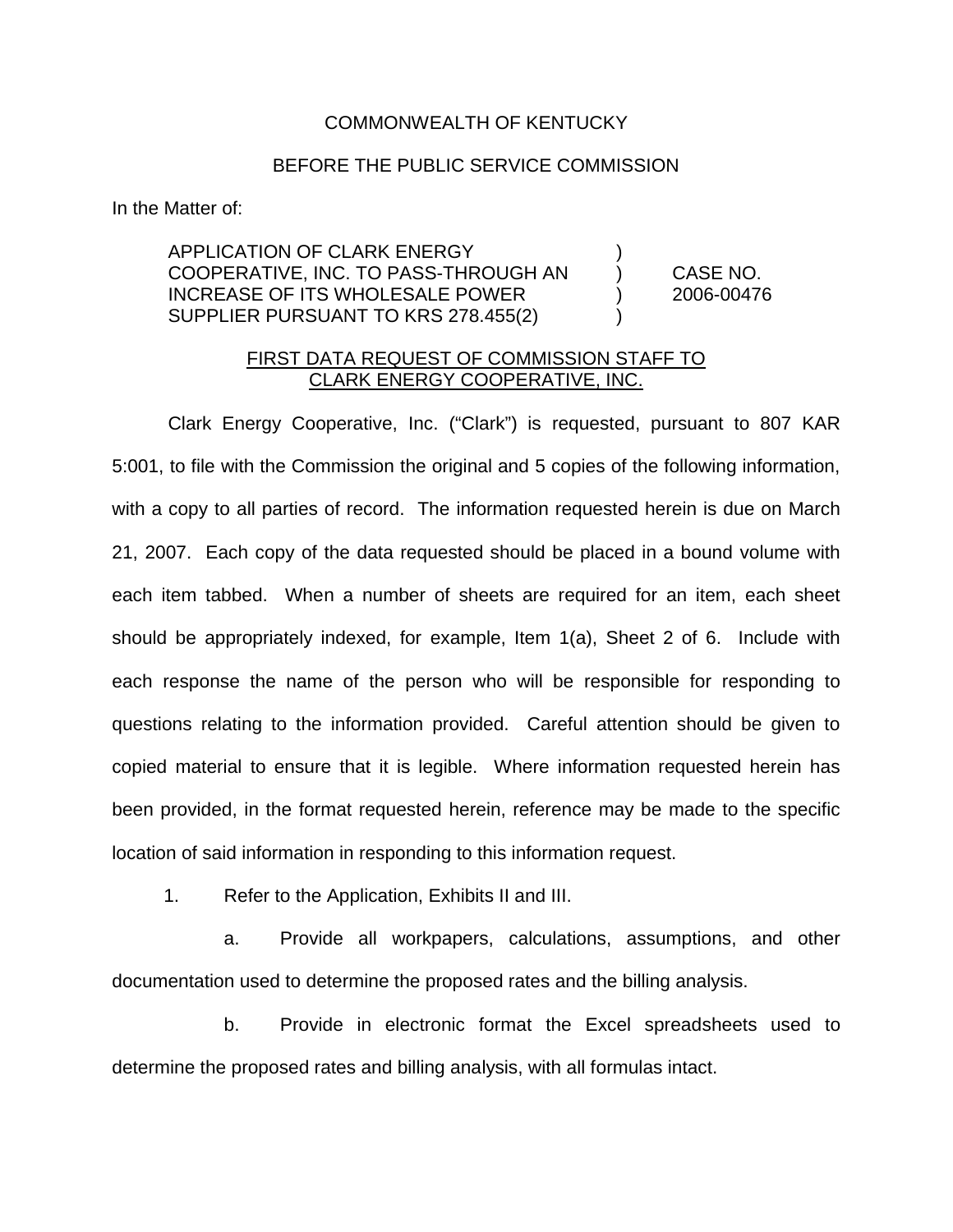2. KRS 278.455(2) provides that a distribution cooperative may change its rates to reflect a change in the rate of its wholesale supplier if the effects of an increase or decrease are allocated to each class and within each tariff on a proportional basis that will result in no change in the rate design currently in effect. 807 KAR 5:007, Section 2(2), provides that the distribution cooperative shall file an analysis demonstrating that the rate change does not change the rate design currently in effect and the revenue change has been allocated to each class and within each tariff on a proportional basis. In the cover letter to its Application, Clark states:

In each instance, the retail rates for a particular class have been developed in a manner that is consistent with the method proposed by EKPC. The proposed rate design structure at retail does not change the rate design currently in effect and is consistent with the rate design methodology used at wholesale.

a. For each retail Rate Schedule listed in Exhibit II of the Application, identify the corresponding wholesale Rate Schedule of East Kentucky Power Cooperative, Inc.

b. Would Clark agree that KRS 278.455(2) and 807 KAR 5:007, Section 2(2), require that increases or decreases in rates from the wholesale supplier must be allocated to each retail class and within each retail tariff on a proportional basis? Explain the response.

c. Would Clark agree that KRS 278.455(2) and 807 KAR 5:007, Section 2(2), require that the retail rate change does not change the retail rate design currently in effect? Explain the response.

3. Refer to Exhibit III of the Application.